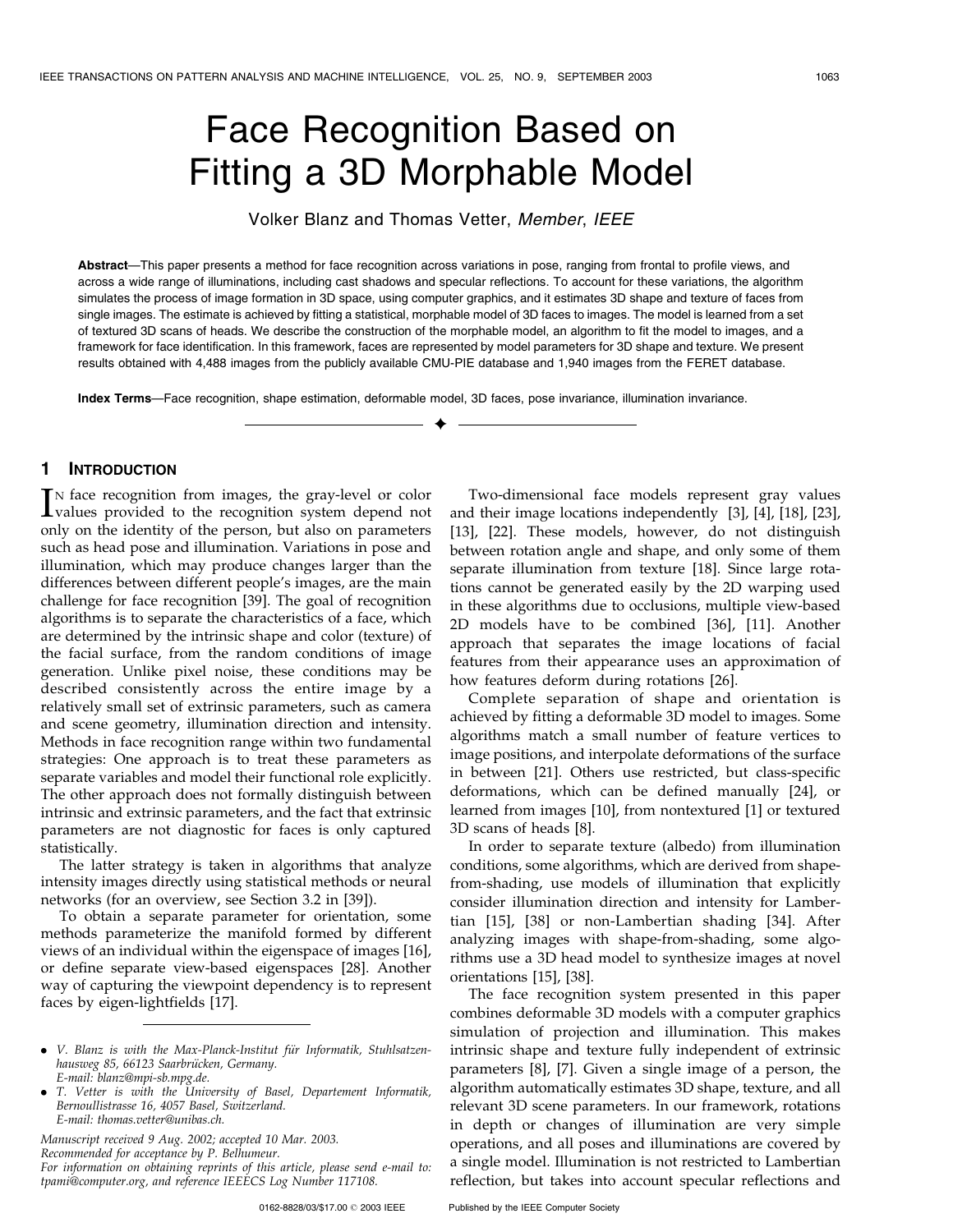cast shadows, which have considerable influence on the appearance of human skin.

Our approach is based on a morphable model of 3D faces that captures the class-specific properties of faces. These properties are learned automatically from a data set of 3D scans. The morphable model represents shapes and textures of faces as vectors in a high-dimensional face space, and involves a probability density function of natural faces within face space.

Unlike previous systems [8], [7], the algorithm presented in this paper estimates all 3D scene parameters automatically, including head position and orientation, focal length of the camera, and illumination direction. This is achieved by a new initialization procedure that also increases robustness and reliability of the system considerably. The new initialization uses image coordinates of between six and eight feature points. Currently, most face recognition algorithms require either some initialization, or they are, unlike our system, restricted to front views or to faces that are cut out from images.

In this paper, we give a comprehensive description of the algorithms involved in 1) constructing the morphable model from 3D scans (Section 3), 2) fitting the model to images for 3D shape reconstruction (Section 4), which includes a novel algorithm for parameter optimization (Appendix B), and 3) measuring similarity of faces for recognition (Section 5). Recognition results for the image databases of CMU-PIE [33] and FERET [29] are presented in Section 5. We start in Section 2 by describing two general strategies for face recognition with 3D morphable models.

#### 2 PARADIGMS FOR MODEL-BASED RECOGNITION

In face recognition, the set of images that shows all individuals who are known to the system is often referred to as gallery [39], [30]. In this paper, one gallery image per person is provided to the system. Recognition is then performed on novel probe images. We consider two particular recognition tasks: For identification, the system reports which person from the gallery is shown on the probe image. For verification, a person claims to be a particular member of the gallery. The system decides if the probe and the gallery image show the same person (cf. [30]).

Fitting the 3D morphable model to images can be used in two ways for recognition across different viewing conditions:

Paradigm 1. After fitting the model, recognition can be based on model coefficients, which represent intrinsic shape and texture of faces, and are independent of the imaging conditions. For identification, all gallery images are analyzed by the fitting algorithm, and the shape and texture coefficients are stored (Fig. 1). Given a probe image, the fitting algorithm computes coefficients which are then compared with all gallery data in order to find the nearest neighbor. Paradigm 1 is the approach taken in this paper (Section 5).

**Paradigm 2.** Three-dimension face reconstruction can also be employed to generate synthetic views from gallery or probe images [3], [35], [15], [38]. The synthetic views are then transferred to a second, viewpoint-dependent recognition system. This paradigm has been evaluated with 10 face recognition systems in the Face Recognition Vendor Test



Fig. 1. Derived from a database of laser scans, the 3D morphable face model is used to encode gallery and probe images. For identification, the model coefficients  $\alpha_i, \ \beta_i$  of the probe image are compared with the stored coefficients of all gallery images.

2002 [30]: For 9 out of 10 systems, our morphable model and fitting procedure (Sections 3 and 4) improved performance on nonfrontal faces substantially.

In many applications, synthetic views have to meet standard imaging conditions, which may be defined by the properties of the recognition algorithm, by the way the gallery images are taken (mug shots), or by a fixed camera setup for probe images. Standard conditions can be estimated from an example image by our system (Fig. 2). If more than one image is required for the second system or no standard conditions are defined, it may be useful to synthesize a set of different views of each person.

# 3 AMORPHABLE MODEL OF 3D FACES

The morphable face model is based on a vector space representation of faces [36] that is constructed such that any convex combination<sup>1</sup> of shape and texture vectors  $\mathbf{S}_i$  and  $\mathbf{T}_i$ of a set of examples describes a realistic human face:

$$
\mathbf{S} = \sum_{i=1}^{m} a_i \mathbf{S}_i, \quad \mathbf{T} = \sum_{i=1}^{m} b_i \mathbf{T}_i.
$$
 (1)

Continuous changes in the model parameters  $a_i$  generate a smooth transition such that each point of the initial surface moves toward a point on the final surface. Just as in morphing, artifacts in intermediate states of the morph are avoided only if the initial and final points are corresponding structures in the face, such as the tip of the nose. Therefore, dense point-to-point correspondence is crucial for defining shape and texture vectors. We describe an automated method to establish this correspondence in Section 3.2, and give a definition of S and T in Section 3.3.

# 3.1 Database of Three-Dimensional Laser Scans

The morphable model was derived from 3D scans of 100 males and 100 females, aged between 18 and 45 years. One person is Asian, all others are Caucasian. Applied to image databases that cover a much larger ethnic variety

<sup>1.</sup> To avoid changes in overall size and brightness,  $\boldsymbol{a}_i$  and  $\boldsymbol{b}_i$  should sum to 1. The additional constraints  $a_i, b_i \in [0, 1]$  imposed on convex combinations will be replaced by a probabilistic criterion in Section 3.4.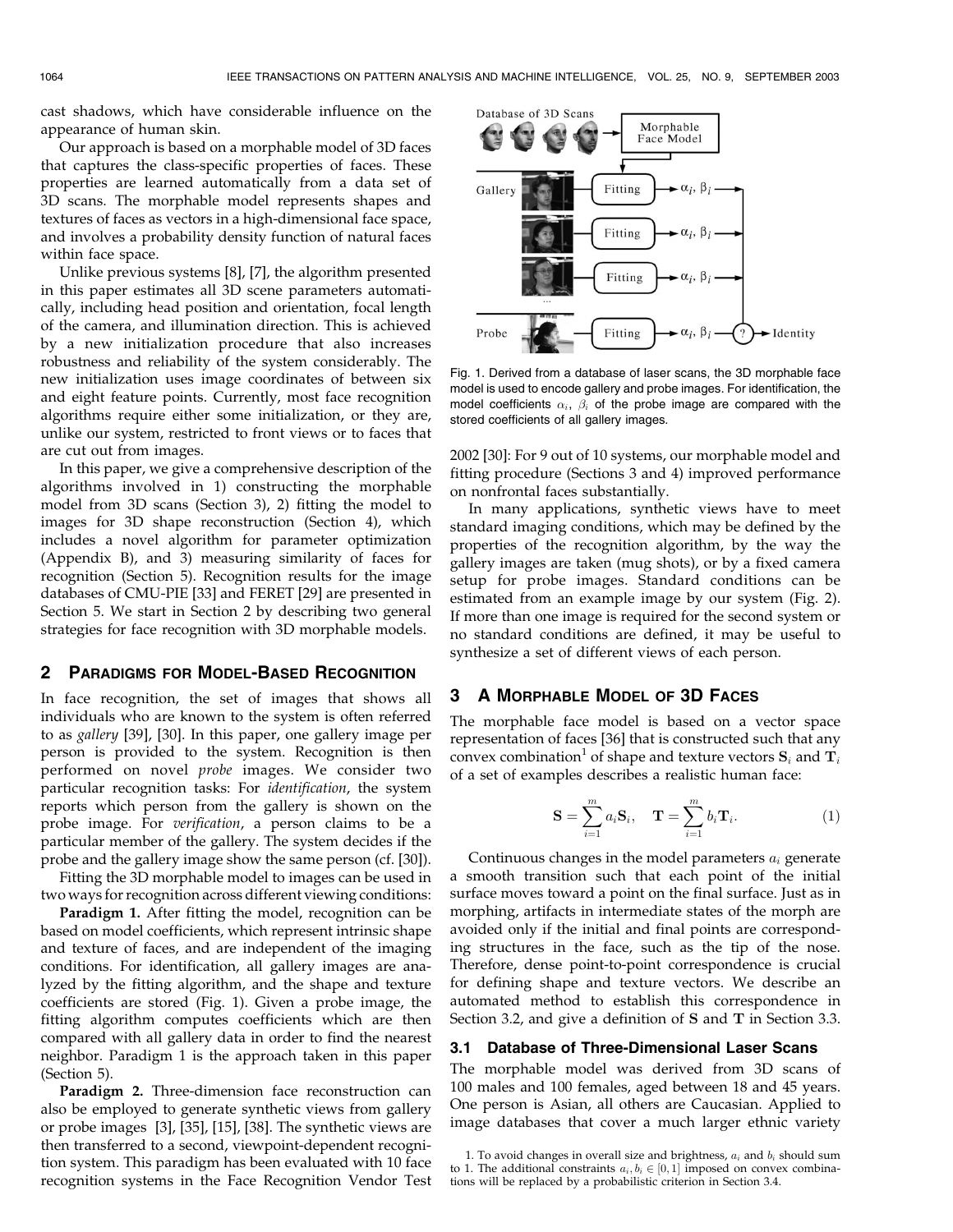

Fig. 2. In 3D model fitting, light direction and intensity are estimated automatically, and cast shadows are taken into account. The figure shows original PIE images (top), reconstructions rendered into the originals (second row), and the same reconstructions rendered with standard illumination (third row) taken from the top right image.

(Section 5), the model seemed to generalize well beyond ethnic boundaries. Still, a more diverse set of examples would certainly improve performance.

Recorded with a  $Cyberware^{TM}$  3030PS laser scanner, the scans represent face shape in cylindrical coordinates relative to a vertical axis centered with respect to the head. In 512 angular steps  $\phi$  covering  $360^\circ$  and 512 vertical steps  $h$ at a spacing of 0.615mm, the device measures radius  $r$ , along with red, green, and blue components of surface texture  $R, G, B$ . We combine radius and texture data:

$$
\mathbf{I}(h, \phi) = (r(h, \phi), R(h, \phi), G(h, \phi), B(h, \phi))^T, h, \phi \in \{0, ..., 511\}.
$$
 (2)

Preprocessing of raw scans involves:

- 1. filling holes and removing spikes in the surface with an interactive tool,
- 2. automated 3D alignment of the faces with the method of 3D-3D Absolute Orientation [19],
- 3. semiautomatic trimming along the edge of a bathing cap, and
- 4. a vertical, planar cut behind the ears and a horizontal cut at the neck, to remove the back of the head, and the shoulders.

## 3.2 Correspondence Based on Optic Flow

The core step of building a morphable face model is to establish dense point-to-point correspondence between each face and a reference face. The representation in cylindrical coordinates provides a parameterization of the two-dimensional manifold of the facial surface by parameters  $h$  and  $\phi$ . Correspondence is given by a dense vector field  $\mathbf{v}(h, \phi) = (\Delta h(h, \phi), \Delta \phi(h, \phi))^T$  such that each point  $I_1(h, \phi)$  on the first scan corresponds to the point  $I_2(h +$  $\Delta h$ ,  $\phi + \Delta \phi$ ) on the second scan. We employ a modified optic flow algorithm to determine this vector field. The following two sections describe the original algorithm and our modifications.

Optic Flow on Gray-Level Images. Many optic flow algorithms (e.g., [20], [25], [2]) are based on the assumption that objects in image sequences  $I(x, y, t)$  retain their brightnesses as they move across the image at a velocity  $(v_x,v_y)^T$ . This implies

$$
\frac{dI}{dt} = v_x \frac{\partial I}{\partial x} + v_y \frac{\partial I}{\partial y} + \frac{\partial I}{\partial t} = 0.
$$
 (3)

For pairs of images  $I_1, I_2$  taken at two discrete moments, temporal derivatives  $v_x$ ,  $v_y$ ,  $\frac{\partial I}{\partial t}$  in (3) are approximated by finite differences  $\Delta x$ ,  $\Delta y$ , and  $\Delta I = I_2 - I_1$ . If the images are not from a temporal sequence, but show two different objects, corresponding points can no longer be assumed to have equal brightnesses. Still, optic flow algorithms may be applied successfully.

A unique solution for both components of  $\mathbf{v} = (v_x, v_y)^T$ from (3) can be obtained if v is assumed to be constant on each neighborhood  $R(x_0, y_0)$ , and the following expression [25], [2] is minimized in each point  $(x_0, y_0)$ :

$$
E(x_0, y_0) = \sum_{x,y \in R(x_0, y_0)} \left( v_x \frac{\partial I(x, y)}{\partial x} + v_y \frac{\partial I(x, y)}{\partial y} + \Delta I(x, y) \right)^2.
$$
\n(4)

We use a  $5 \times 5$  pixel neighborhood  $R(x_0, y_0)$ . In each point  $(x_0, y_0)$ ,  $\mathbf{v}(x_0, y_0)$  can be found by solving a  $2 \times 2$  linear system (Appendix A).

In order to deal with large displacements v, the algorithm of Bergen and Hingorani [2] employs a coarseto-fine strategy using Gaussian pyramids of downsampled images: With the gradient-based method described above, the algorithm computes the flow field on the lowest level of resolution and refines it on each subsequent level.

Generalization to three-dimensional surfaces. For processing 3D laser scans  $I(h, \phi)$ , (4) is replaced by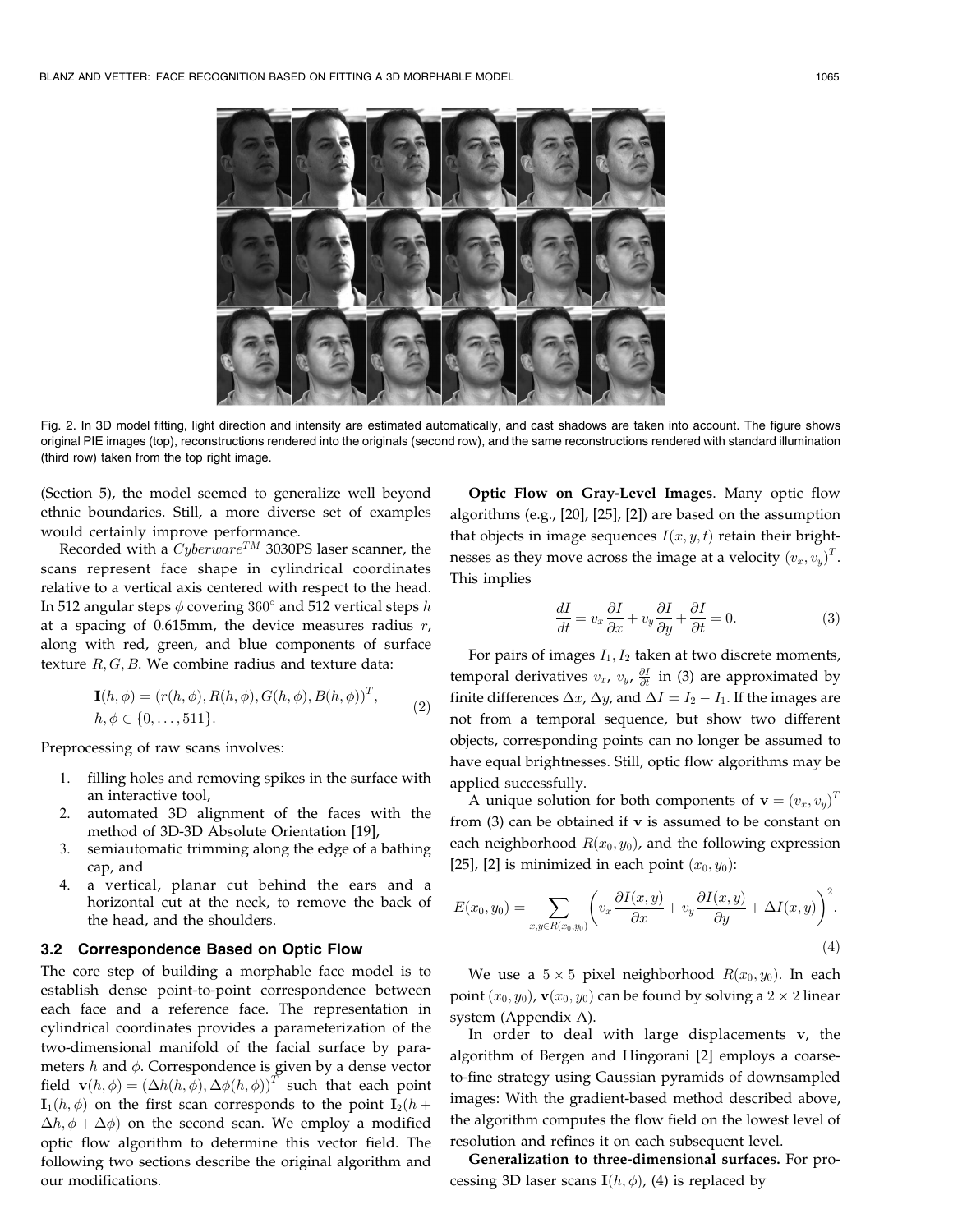

Fig. 3. For 3D laser scans parameterized by cylindrical coordinates  $(h, \phi)$ , the flow field that maps each point of the reference face (top) to the corresponding point of the example (bottom) is used to form shape and texture vectors S and T.

$$
E = \sum_{h,\phi \in R} \left\| v_h \frac{\partial \mathbf{I}(\mathbf{h}, \phi)}{\partial h} + v_\phi \frac{\partial \mathbf{I}(\mathbf{h}, \phi)}{\partial \phi} + \Delta \mathbf{I} \right\|^2, \tag{5}
$$

with a norm 
$$
||\mathbf{I}||^2 = w_r r^2 + w_R R^2 + w_G G^2 + w_B B^2
$$
. (6)

Weights  $w_r$ ,  $w_R$ ,  $w_G$ , and  $w_B$  compensate for different variations within the radius data and the red, green, and blue texture components, and control the overall weighting of shape versus texture information. The weights are chosen heuristically. The minimum of (5) is again given by a  $2 \times 2$ linear system (Appendix A).

Correspondence between scans of different individuals, who may differ in overall brightness and size, is improved by using Laplacian pyramids (band-pass filtering) rather than Gaussian pyramids (low-pass filtering). Additional quantities, such as Gaussian curvature, mean curvature, or surface normals, may be incorporated in  $I(h, \phi)$ . To obtain reliable results even in regions of the face with no salient structures, a specifically designed smoothing and interpolation algorithm (Appendix A.1) is added to the matching procedure on each level of resolution.

## 3.3 Definition of Face Vectors

The definition of shape and texture vectors is based on a reference face  $I_0$ , which can be any three-dimensional face model. Our reference face is a triangular mesh with 75,972 vertices derived from a laser scan. Let the vertices  $k \in \{1, \ldots, n\}$  of this mesh be located at  $(h_k, \phi_k, r(h_k, \phi_k))$ in cylindrical and at  $(x_k, y_k, z_k)$  in Cartesian coordinates and have colors  $(R_k, G_k, B_k)$ . Reference shape and texture vectors are then defined by

$$
\mathbf{S}_0 = (x_1, y_1, z_1, x_2, \dots, x_n, y_n, z_n)^T, \tag{7}
$$

$$
\mathbf{T}_0 = (R_1, G_1, B_1, R_2, \dots, R_n, G_n, B_n)^T.
$$
 (8)

To encode a novel scan I (Fig. 3, bottom), we compute the flow field from  $\mathbf{I}_0$  to  $\mathbf{I}_r$  and convert  $\mathbf{I}(h', \phi')$  to Cartesian coordinates  $x(h', \phi')$ ,  $y(h', \phi')$ ,  $z(h', \phi')$ . Coordinates  $(x_k, y_k, z_k)$  and color values  $(R_k, G_k, B_k)$  for the



Fig. 4. The average and the first two principal components of a data set of 200 3D face scans, visualized by adding  $\pm 3\sigma_{S,i}$ s<sub>i</sub> and  $\pm 3\sigma_{T,i}$ t<sub>i</sub> to the average face.

shape and texture vectors S and T are then sampled at  $h'_{k} = h_{k} + \Delta h(h_{k}, \phi_{k}), \ \phi'_{k} = \phi_{k} + v_{\phi}(h_{k}, \phi_{k}).$ 

# 3.4 Principal Component Analysis

We perform a Principal Component Analysis (PCA, see [12]) on the set of shape and texture vectors  $S_i$  and  $T_i$  of example faces  $i = 1...m$ . Ignoring the correlation between shape and texture data, we analyze shape and texture separately.

For shape, we subtract the average  $\overline{s} = \frac{1}{m} \sum_{i=1}^{m} \mathbf{S}_i$  from each shape vector,  $a_i = S_i - \overline{s}$ , and define a data matrix  $\mathbf{A} = (\mathbf{a}_1, \mathbf{a}_2, \dots, \mathbf{a}_m).$ 

The essential step of PCA is to compute the eigenvectors  $\mathbf{s}_1, \mathbf{s}_2, \ldots$  of the covariance matrix  $\mathbf{C} = \frac{1}{m} \mathbf{A} \mathbf{A}^T =$ <br> $\frac{1}{m} \nabla^m$  and  $\mathbf{s}^T$  which can be achieved by a Singular Value  $\frac{1}{m}\sum_{i=1}^{m} \mathbf{a}_i \mathbf{a}_i^T$ , which can be achieved by a Singular Value Decomposition [31] of A. The eigenvalues of C,  $\sigma_{S,1}^2 \geq \sigma_{S,2}^2 \geq \ldots$ , are the variances of the data along each eigenvector. By the same procedure, we obtain texture eigenvectors  $t_i$  and variances  $\sigma^2_{T,i}$ . Results are visualized in Fig. 4. The eigenvectors form an orthogonal basis,

$$
\mathbf{S} = \overline{\mathbf{s}} + \sum_{i=1}^{m-1} \alpha_i \cdot \mathbf{s}_i, \quad \mathbf{T} = \overline{\mathbf{t}} + \sum_{i=1}^{m-1} \beta_i \cdot \mathbf{t}_i \tag{9}
$$

and PCA provides an estimate of the probability density within face space:

$$
p_S(\mathbf{S}) \sim e^{-\frac{1}{2} \sum_{i} \frac{\alpha_i^2}{\sigma_{S,i}^2}}, \quad p_T(\mathbf{T}) \sim e^{-\frac{1}{2} \sum_{i} \frac{\beta_i^2}{\sigma_{T,i}^2}}.
$$
 (10)

#### 3.5 Segments

From a given set of examples, a larger variety of different faces can be generated if linear combinations of shape and texture are formed separately for different regions of the face. In our system, these regions are the eyes, nose, mouth, and the surrounding area [8]. Once manually defined on the reference face, the segmentation applies to the entire morphable model.

For continuous transitions between the segments, we apply a modification of the image blending technique of [9]:  $x, y, z$  coordinates and colors  $R, G, B$  are stored in arrays  $x(h, \phi)$ , ... based on the mapping  $i \mapsto (h_i, \phi_i)$  of the reference face. The blending technique interpolates  $x, y, z$  and  $R, G, B$ across an overlap in the  $(h, \phi)$ -domain, which is large for low spatial frequencies and small for high frequencies.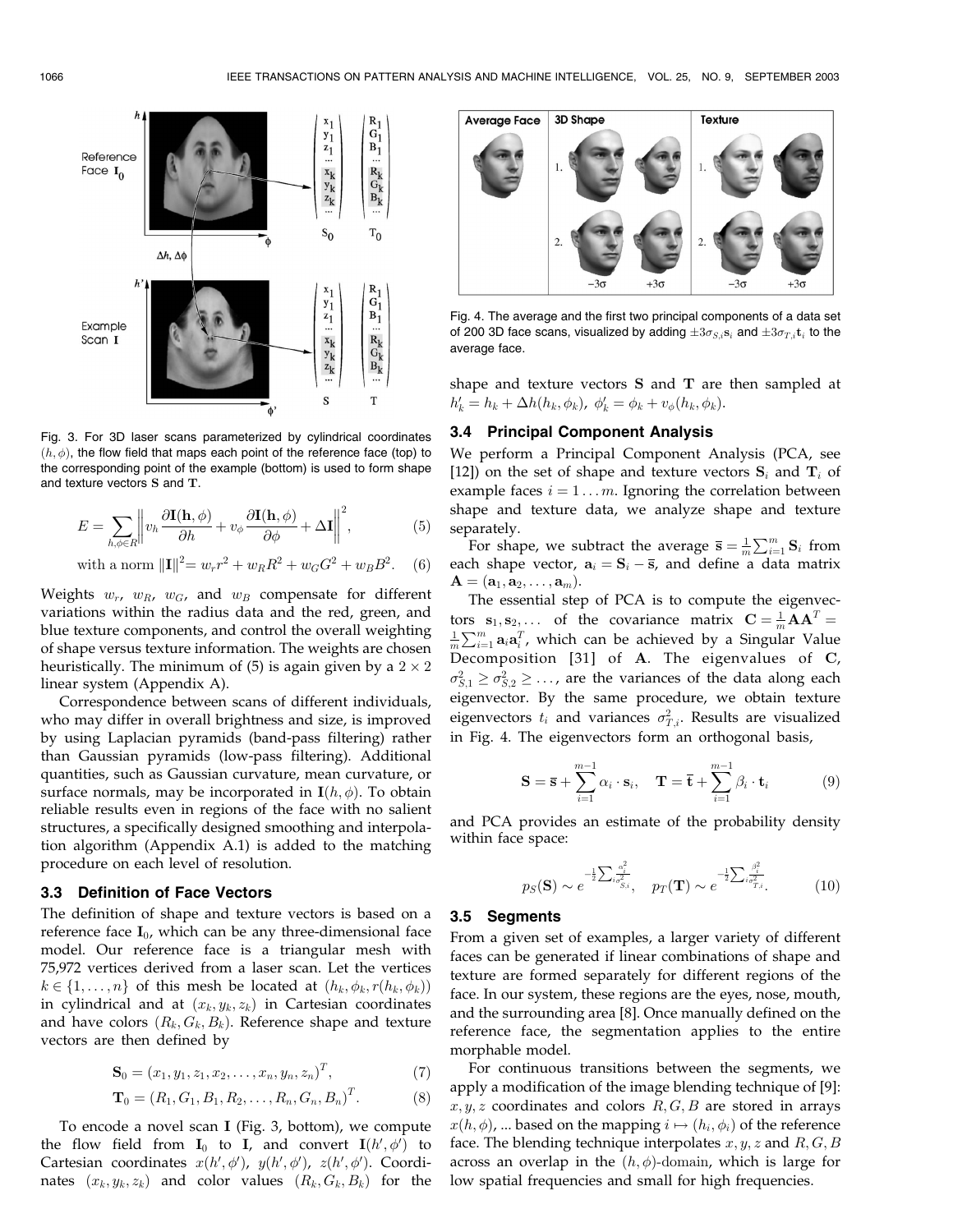

Fig. 5. The goal of the fitting process is to find shape and texture coefficients  $\alpha_i$  and  $\beta_i$  describing a three-dimensional face model such that rendering  $R_{\rho}$  produces an image  $I_{model}$  that is as similar as possible to  $I_{input}$ .

# 4 MODEL-BASED IMAGE ANALYSIS

The goal of model-based image analysis is to represent a novel face in an image by model coefficients  $\alpha_i$  and  $\beta_i$  (9) and provide a reconstruction of 3D shape. Moreover, it automatically estimates all relevant parameters of the threedimensional scene, such as pose, focal length of the camera, light intensity, color, and direction.

In an analysis-by-synthesis loop, the algorithm finds model parameters and scene parameters such that the model, rendered by computer graphics algorithms, produces an image as similar as possible to the input image  $\mathbf{I}_{input}$  (Fig. 5).<sup>2</sup> The iterative optimization starts from the average face and standard rendering conditions (front view, frontal illumination, cf. Fig. 6).

For initialization, the system currently requires image coordinates of about seven facial feature points, such as the corners of the eyes or the tip of the nose (Fig. 6). With an interactive tool, the user defines these points  $j = 1...7$  by alternately clicking on a point of the reference head to select a vertex  $k_i$  of the morphable model and on the corresponding point  $q_{x,j}, q_{y,j}$  in the image. Depending on what part of the face is visible in the image, different vertices  $k_i$  may be selected for each image. Some salient features in images, such as the contour line of the cheek, cannot be attributed to a single vertex of the model, but depend on the particular viewpoint and shape of the face. The user can define such points in the image and label them as contours. During the fitting procedure, the algorithm determines potential contour points of the 3D model based on the angle between surface normal and viewing direction and selects the closest contour point of the model as  $k_j$  in each iteration.

The following section summarizes the image synthesis from the model, and Section 4.2 describes the analysis-bysynthesis loop for parameter estimation.

# 4.1 Image Synthesis

The three-dimensional positions and the color values of the model's vertices are given by the coefficients  $\alpha_i$  and  $\beta_i$  and (9). Rendering an image includes the following steps.



Original Features

**Starting Condition** 



**Fitting to Features** Illumination Non Segmented Full Reconstruction



**Real Front View** Synthetic View **Real Profile** 

Fig. 6. Face reconstruction from a single image (top, left) and a set of feature points (top, center): Starting from standard pose and illumination (top, right), the algorithm computes a rigid transformation and a slight deformation to fit the features. Subsequently, illumination is estimated. Shape, texture, transformation, and illumination are then optimized for the entire face and refined for each segment (second row). From the reconstructed face, novel views can be generated (bottom row).

# 4.1.1 Image Positions of Vertices

A rigid transformation maps the object-centered coordinates  $\mathbf{x}_k = (x_k, y_k, z_k)^T$  of each vertex  $k$  to a position relative to the camera:

$$
(w_{x,k}, w_{y,k}, w_{z,k})^T = \mathbf{R}_{\gamma} \mathbf{R}_{\theta} \mathbf{R}_{\phi} \mathbf{x}_k + \mathbf{t}_w.
$$
 (11)

The angles  $\phi$  and  $\theta$  control in-depth rotations around the vertical and horizontal axis, and  $\gamma$  defines a rotation around the camera axis.  $t_w$  is a spatial shift.

A perspective projection then maps vertex  $k$  to image plane coordinates  $p_{x,k}, p_{u,k}$ :

$$
p_{x,k} = P_x + f \frac{w_{x,k}}{w_{z,k}}, \qquad p_{y,k} = P_y - f \frac{w_{y,k}}{w_{z,k}}.
$$
 (12)

 $f$  is the focal length of the camera which is located in the origin, and  $(P_x, P_y)$  defines the image-plane position of the optical axis (principal point).

## 4.1.2 Illumination and Color

Shading of surfaces depends on the direction of the surface normals n. The normal vector to a triangle  $k_1k_2k_3$  of the face mesh is given by a vector product of the edges,  $(\mathbf{x}_{k_1} - \mathbf{x}_{k_2}) \times (\mathbf{x}_{k_1} - \mathbf{x}_{k_3})$ , which is normalized to unit length and rotated along with the head (11). For fitting the model to an image, it is sufficient to consider the centers of triangles only, most of which are about  $0.2 \text{mm}^2$  in size. The

<sup>2.</sup> Fig. 5 is illustrated with linear combinations of example faces according to (1) rather than principal components (9) for visualization.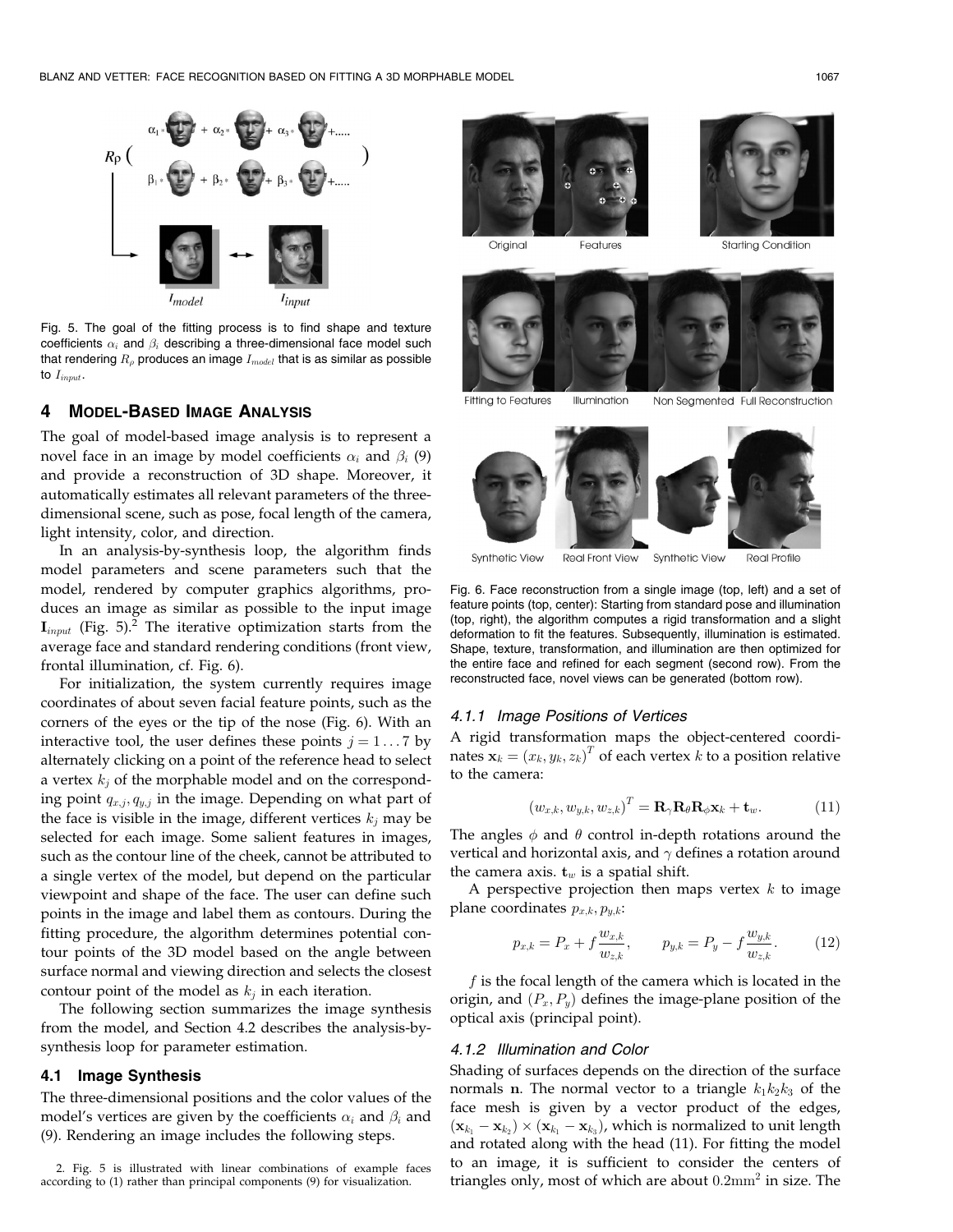three-dimensional coordinate and color of the center are the arithmetic means of the corners' values. In the following, we do not formally distinguish between triangle centers and vertices k.

The face is illuminated by ambient light with red, green, and blue intensities  $L_{r,amb}$ ,  $L_{g,amb}$ ,  $L_{b,amb}$  and by directed, parallel light with intensities  $L_{r,dir}$ ,  $L_{g,dir}$ ,  $L_{b,dir}$  from a direction 1 defined by two angles  $\theta_l$  and  $\phi_l$ :

$$
\mathbf{l} = (\cos(\theta_l)\sin(\phi_l), \sin(\theta_l), \cos(\theta_l)\cos(\phi_l))^T. \quad (13)
$$

The illumination model of Phong (see [14]) approximately describes the diffuse and specular reflection of a surface. In each vertex  $k$ , the red channel is

$$
L_{r,k}
$$
  
=  $R_k \cdot L_{r,amb} + R_k \cdot L_{r,dir} \cdot \langle \mathbf{n}_k, \mathbf{l} \rangle + k_s \cdot L_{r,dir} \langle \mathbf{r}_k, \widehat{\mathbf{v}}_k \rangle^{\nu},$  (14)

where  $R_k$  is the red component of the diffuse reflection coefficient stored in the texture vector  $\mathbf{T}$ ,  $k_s$  is the specular reflectance,  $\nu$  defines the angular distribution of the specular reflections,  $\hat{\mathbf{v}}_k$  is the viewing direction, and  $\mathbf{r}_k =$  $2 \cdot \langle n_k, l \rangle n_k - l$  is the direction of maximum specular reflection [14].

Input images may vary a lot with respect to the overall tone of color. In order to be able to handle a variety of color images as well as gray-level images and even paintings, we apply gains  $g_r, g_g, g_b$ , offsets  $o_r, o_g, o_b$ , and a color contrast c to each channel. The overall luminance  $L$  of a colored point is [14]

$$
L = 0.3 \cdot L_r + 0.59 \cdot L_g + 0.11 \cdot L_b. \tag{15}
$$

Color contrast interpolates between the original color value and this luminance, so, for the red channel, we set

$$
I_r = g_r \cdot (cL_r + (1 - c)L) + o_r. \tag{16}
$$

Green and blue channels are computed in the same way. The colors  $I_r$ ,  $I_g$ , and  $I_b$  are drawn at a position  $(p_x, p_y)$  in the final image  $\mathbf{I}_{model}$ .

Visibility of each point is tested with a z-buffer algorithm, and cast shadows are calculated with another z-buffer pass relative to the illumination direction (see, for example, [14].)

#### 4.2 Fitting the Model to an Image

The fitting algorithm optimizes shape coefficients  $\alpha =$  $(\alpha_1, \alpha_2, \ldots)^T$  and texture coefficients  $\boldsymbol{\beta} = (\beta_1, \beta_2, \ldots)^T$  along with 22 rendering parameters, concatenated into a vector  $\rho$ : pose angles  $\phi$ ,  $\theta$ , and  $\gamma$ , 3D translation  $t_w$ , focal length f, ambient light intensities  $L_{r,amb}$ ,  $L_{g,amb}$ ,  $L_{b,amb}$ , directed light intensities  $L_{r,dir}, L_{g,dir}, L_{b,dir}$ , the angles  $\theta_l$  and  $\phi_l$  of the directed light, color contrast c, and gains and offsets of color channels  $g_r, g_g, g_b, o_r, o_g, o_b$ .

# 4.2.1 Cost Function

Given an input image

$$
\mathbf{I}_{input}(x, y) = (I_r(x, y), I_g(x, y), I_b(x, y))^T,
$$

the primary goal in analyzing a face is to minimize the sum of square differences over all color channels and all pixels between this image and the synthetic reconstruction,

$$
E_I = \sum_{x,y} \left\| \mathbf{I}_{input}(x,y) - \mathbf{I}_{model}(x,y) \right\|^2.
$$
 (17)

The first iterations exploit the manually defined feature points  $(q_{x,j}, q_{y,j})$  and the positions  $(p_{x,k_i}, p_{y,k_i})$  of the corresponding vertices  $k_i$  in an additional function

$$
E_F = \sum_{j} \| \begin{pmatrix} q_{x,j} \\ q_{y,i} \end{pmatrix} - \begin{pmatrix} p_{x,k_j} \\ p_{y,k_j} \end{pmatrix} \|^2.
$$
 (18)

Minimization of these functions with respect to  $\alpha$ ,  $\beta$ ,  $\rho$ may cause overfitting effects similar to those observed in regression problems (see, for example, [12]). We therefore employ a maximum a posteriori estimator (MAP): Given the input image  $\mathbf{I}_{input}$  and the feature points  $F$ , the task is to find model parameters with maximum posterior probability  $p(\boldsymbol{\alpha}, \boldsymbol{\beta}, \boldsymbol{\rho} \mid \mathbf{I}_{input}, F)$ . According to Bayes rule,

$$
p(\alpha, \beta, \rho | \mathbf{I}_{input}, F) \sim p(\mathbf{I}_{input}, F | \alpha, \beta, \rho) \cdot P(\alpha, \beta, \rho).
$$
 (19)

If we neglect correlations between some of the variables, the right-hand side is

$$
p(\mathbf{I}_{input} | \alpha, \beta, \rho) \cdot p(F | \alpha, \beta, \rho) \cdot P(\alpha) \cdot P(\beta) \cdot P(\rho).
$$
 (20)

The prior probabilities  $P(\boldsymbol{\alpha})$  and  $P(\boldsymbol{\beta})$  were estimated with PCA (10). We assume that  $P(\rho)$  is a normal distribution and use the starting values for  $\overline{\rho}_i$  and ad hoc values for  $\sigma_{R,i}$ .

For Gaussian pixel noise with a standard deviation  $\sigma_I$ , the likelihood of observing  $\mathbf{I}_{input}$ , given  $\alpha, \beta, \rho$ , is a product of one-dimensional normal distributions, with one distribution for each pixel and each color channel. This can be rewritten as  $p(\mathbf{I}_{input} | \boldsymbol{\alpha}, \boldsymbol{\beta}, \boldsymbol{\rho}) \sim exp(\frac{-1}{2\sigma_I^2} \cdot E_I)$ . In the same way, feature point coordinates may be subject to noise, so  $p(F \mid \boldsymbol{\alpha}, \boldsymbol{\beta}, \boldsymbol{\rho}) \sim exp(\frac{-1}{2\sigma_F^2} \cdot E_F).$ 

Posterior probability is then maximized by minimizing

$$
E = -2 \cdot \log p(\boldsymbol{\alpha}, \boldsymbol{\beta}, \boldsymbol{\rho} \mid \mathbf{I}_{input}, F)
$$
  
\n
$$
E = \frac{1}{\sigma_I^2} E_I + \frac{1}{\sigma_F^2} E_F + \sum_i \frac{\alpha_i^2}{\sigma_{S,i}^2} + \sum_i \frac{\beta_i^2}{\sigma_{T,i}^2} + \sum_i \frac{(\rho_i - \overline{\rho}_i)^2}{\sigma_{R,i}^2}.
$$
\n(21)

Ad hoc choices of  $\sigma_I$  and  $\sigma_F$  are used to control the relative weights of  $E_I$ ,  $E_F$ , and the prior probability terms in (21). At the beginning, prior probability and  $E_F$  are weighted high. The final iterations put more weight on  $E_I$  and no longer rely on  $E_F$ .

#### 4.2.2 Optimization Procedure

The core of the fitting procedure is a minimization of the cost function (21) with a stochastic version of Newton's method (Appendix B). The stochastic optimization avoids local minima by searching a larger portion of parameter space and reduces computation time: In  $E_I$ , contributions of the pixels of the entire image would be redundant. Therefore, the algorithm selects a set  $K$  of 40 random triangles in each iteration and evaluates  $E_I$  and its gradient only at their centers: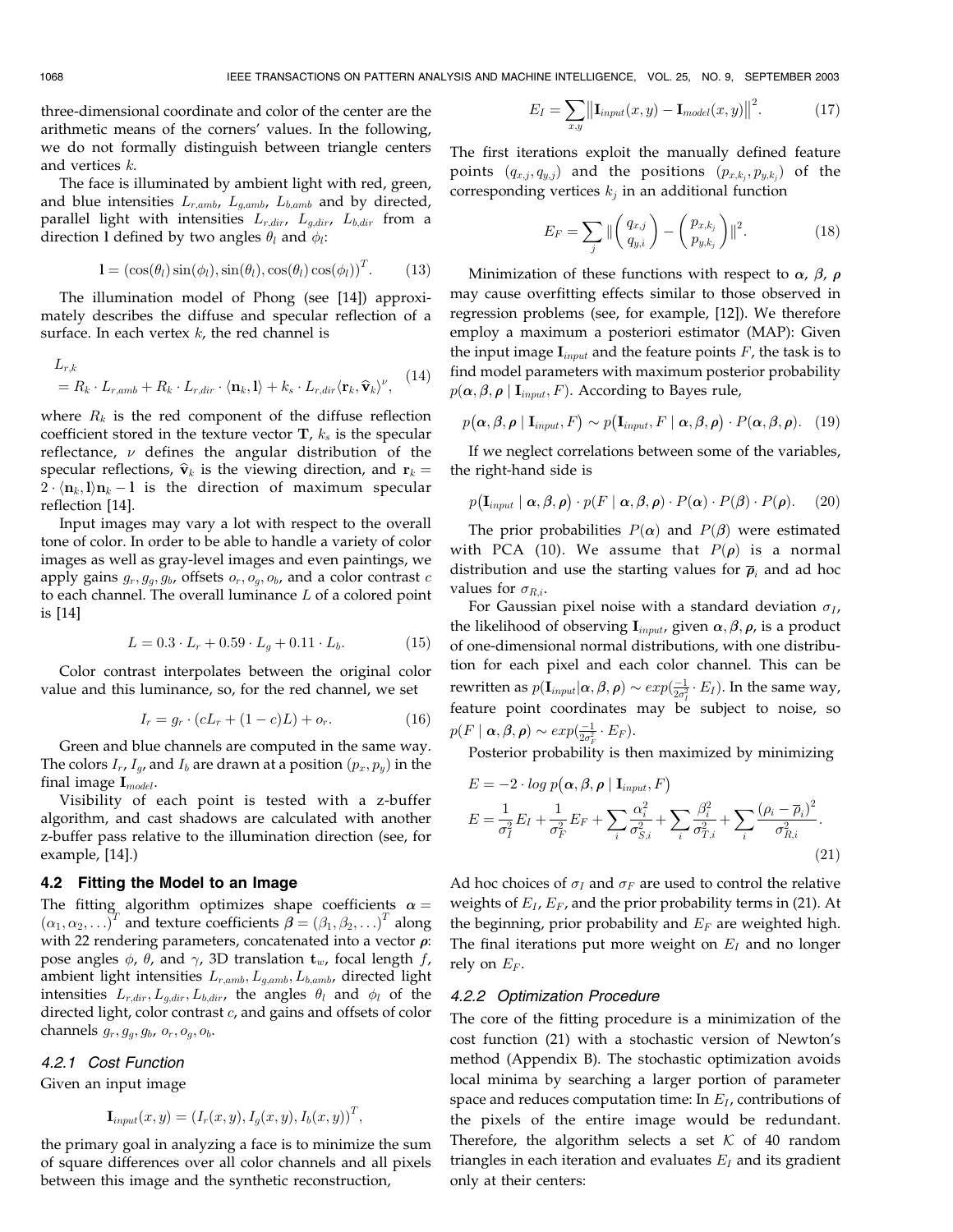BLANZ AND VETTER: FACE RECOGNITION BASED ON FITTING A 3D MORPHABLE MODEL 1009 1069

$$
E_{I,approx.} = \sum_{k \in \mathcal{K}} ||\mathbf{I}_{input}(p_{x,k}, p_{y,k}) - \mathbf{I}_{model,k})||^2.
$$
 (22)

To make the expectation value of  $E_{I,approx}$  equal to  $E_I$ , we set the probability of selecting a particular triangle proportional to its area in the image. Areas are calculated along with occlusions and cast shadows at the beginning of the process and once every 1,000 iterations by rendering the entire face model.

The fitting algorithm computes the gradient of the cost function (21), (22) analytically using chain rule. Texture coefficients  $\beta_i$  and illumination parameters only influence the color values  $\mathbf{I}_{model,k}$  of a vertex. Shape coefficients  $\alpha_i$  and rigid transformation, however, influence both the image coordinates  $(p_{x,k}, p_{y,k})$  and color values  $\mathbf{I}_{model,k}$  due to the effect of geometry on surface normals and shading (14).

The first iterations only optimize the first parameters  $\alpha_i, \beta_i, i \in \{1, \ldots, 10\}$  and all parameters  $\rho_i$ . Subsequent iterations consider more and more coefficients. From the principal components of a database of 200 faces, we only use the most relevant 99 coefficients  $\alpha_i$ ,  $\beta_i$ . After fitting the entire face model to the image, the eyes, nose, mouth, and the surrounding region (Section 3.5) are optimized separately. The fitting process takes 4.5 minutes on a workstation with a 2GHz Pentium 4 processor.

# 5 RESULTS

Model fitting and identification were tested on two publicly available databases of images. The individuals in these databases are not contained in the set of 3D scans that form the morphable face model (Section 3.1).

The colored images in the PIE database from CMU [33] vary in pose and illumination. We selected the portion of this database where each of 68 individuals is photographed from three viewpoints (front, side, and profile, labeled as camera 27, 05, 22) and at 22 different illuminations (66 images per individual). Illuminations include flashes from different directions and one condition with ambient light only.

From the gray-level images of the FERET database [29], we selected a portion that contains 11 poses (labeled  $ba - bk$ ) per individual. We discarded pose  $bj$ , where participants have various facial expressions. The remaining 10 views, most of them at a neutral expression, are available for 194 individuals (labeled 01013 – 01206). While illumination in images  $ba - bj$  is fixed, bk is recorded at a different illumination.

Both databases cover a wide ethnic variety. Some of the faces are partially occluded by hair and some individuals wear glasses (28 in the CMU-PIE database, none in the FERET database.) We do not explicitly compensate for these effects. Optimizing the overall appearance, the algorithm tends to ignore image structures that are not represented by the morphable model.

# 5.1 Results of Model Fitting

The reconstruction algorithm was run on all 4,488 PIE and 1,940 FERET images. For all images, the starting



Fig. 7. Up to seven feature points were manually labeled in front and side views, up to eight were labeled in profile views.

condition was the average face at a front view, with frontal illumination, rendered in color from a viewing distance of two meters (Fig. 6).

On each image, we manually defined between six and eight feature points (Fig. 7). For each viewing direction, there was a standard set of feature points, such as the corners of the eyes, the tip of the nose, corners of the mouth, ears, and up to three points on the contour (cheeks, chin, and forehead). If any of these were not visible in an image, the fitting algorithm was provided with fewer point coordinates.

Results of 3D face reconstruction are shown in Figs. 8 and 9. The algorithm had to cope with a large variety of illuminations. In the third column of Fig. 9, part of the specular reflections were attributed to texture by the algorithm. This may be due to shortcomings of the Phong illumination model for reflection at grazing angles or to a prior probability that penalizes illumination from behind too much.

The influence of different illuminations is shown in a comparison in Fig. 2. The fitting algorithm adapts to different illuminations, and we can generate standard images with fixed illumination from the reconstructions. In Fig. 2, the standard illumination conditions are the estimates obtained from a photograph (top right).

For each image, the fitting algorithm provides an estimate of pose angle. Heads in the CMU-PIE database are not fully aligned in space, but, since front, side, and profile images are taken simultaneously, the relative angles between views should be constant. Table 1 shows that the error of pose estimates is within a few degrees.

#### 5.2 Recognition From Model Coefficients

For face recognition according to Paradigm 1 described in Section 2, we represent shape and texture by a set of coefficients  $\boldsymbol{\alpha}=(\alpha_1,\ldots,\alpha_{99})^T$  and  $\boldsymbol{\beta}=(\beta_1,\ldots,\beta_{99})^T$  for the entire face and one set  $\alpha$ ,  $\beta$  for each of the four segments of the face (Section 3.5). Rescaled according to the standard deviations  $\sigma_{S,i}$ ,  $\sigma_{T,i}$  of the 3D examples (Section 3.4), we combine all of these  $5 \cdot 2 \cdot 99 = 990$  coefficients  $\frac{\alpha_i}{\sigma_{S,i}}$ ,  $\frac{\beta_i}{\sigma_{T,i}}$  to a vector  $\mathbf{c} \in \mathbb{R}^{990}$ .

Comparing two faces  $c_1$  and  $c_2$ , we can use the sum of the Mahalanobis distances [12] of the segments' shapes and textures,  $d_M = ||\mathbf{c}_1 - \mathbf{c}_2||^2$ . An alternative measure for similarity is the cosine of the angle between two vectors [6], [27]:  $d_A = \frac{\langle \mathbf{c}_1, \mathbf{c}_2 \rangle}{\|\mathbf{c}_1\| \cdot \|\mathbf{c}_2\|}$ .

Another similarity measure that is evaluated in the following section takes into account variations of model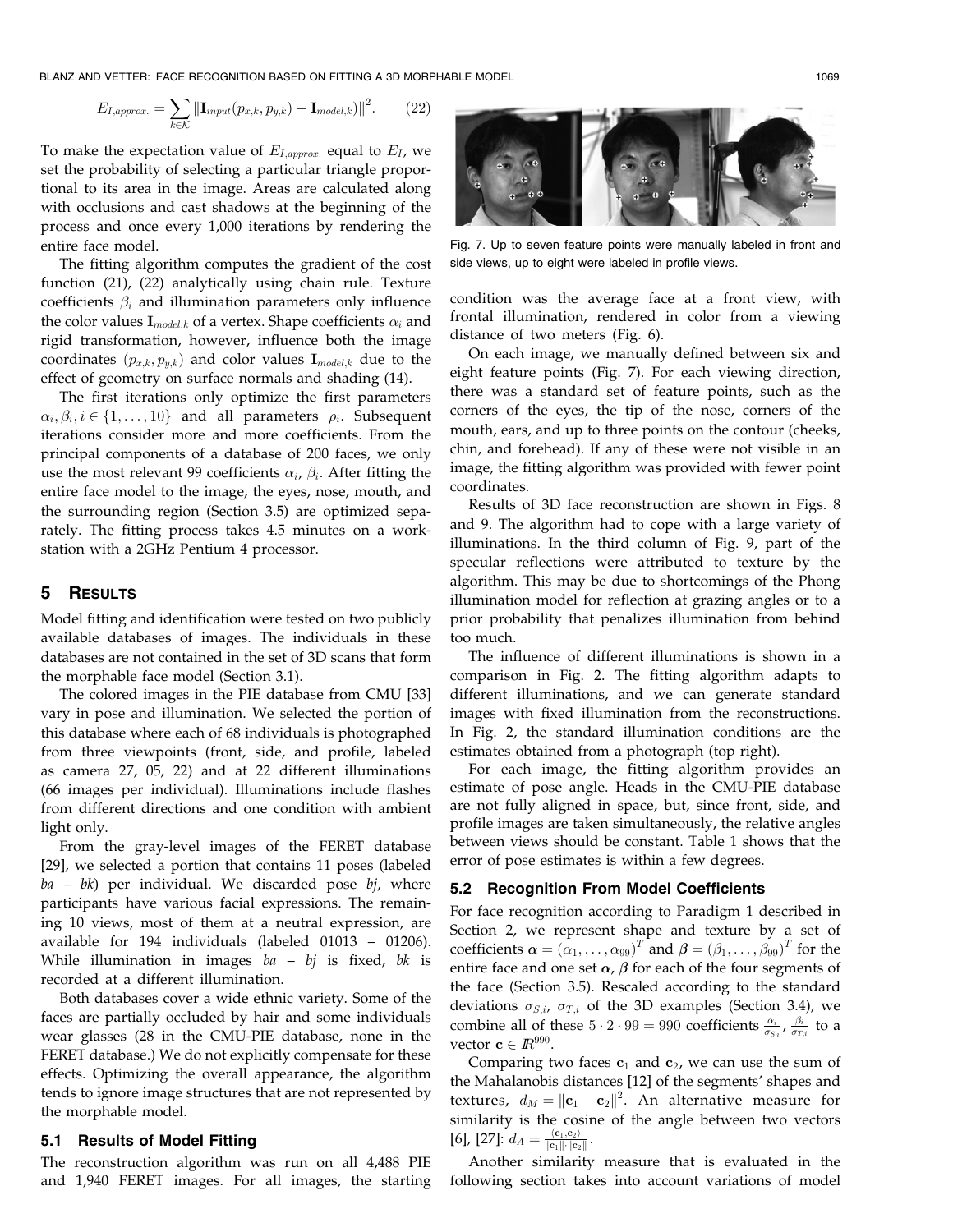

 $(a)$ 



 $(b)$ 



 $(c)$ 

Fig. 8. Reconstructions of 3D shape and texture from FERET images (top row). In the second row, results are rendered into the original images with pose and illumination recovered by the algorithm. The third row shows novel views.



Fig. 9. Three-dimensional reconstructions from CMU-PIE images. Top: originals, middle: reconstructions rendered into originals, bottom: novel views. The pictures shown here are difficult due to harsh illumination, profile views, or eye glasses. Illumination in the third image is not fully recovered, so part of the reflections are attributed to texture.

coefficients obtained from different images of the same person. These variations may be due to ambiguities of the fitting problem, such as skin complexion versus intensity of illumination, and residual errors of optimization. Estimated from the CMU-PIE database, we apply these variations to the FERET images and vice versa, using a method motivated by Maximum-Likelihood Classifiers and Linear Discriminant Analysis (see [12]): Deviations of each persons' coefficients c from their individual average are pooled and analyzed by PCA. The covariance matrix  $\mathbf{C}_W$  of this within-subject variation then defines

$$
d_W = \frac{\langle \mathbf{c}_1, \mathbf{c}_2 \rangle_W}{\|\mathbf{c}_1\|_W \cdot \|\mathbf{c}_2\|_W}, \text{with } \langle \mathbf{c}_1, \mathbf{c}_2 \rangle_W = \langle \mathbf{c}_1, \mathbf{C}_W^{-1} \mathbf{c}_2 \rangle. \tag{23}
$$

#### 5.3 Recognition Performance

For evaluation on the CMU-PIE data set, we used a front, side, and profile gallery, respectively. Each gallery contained one view per person, at illumination number 13. The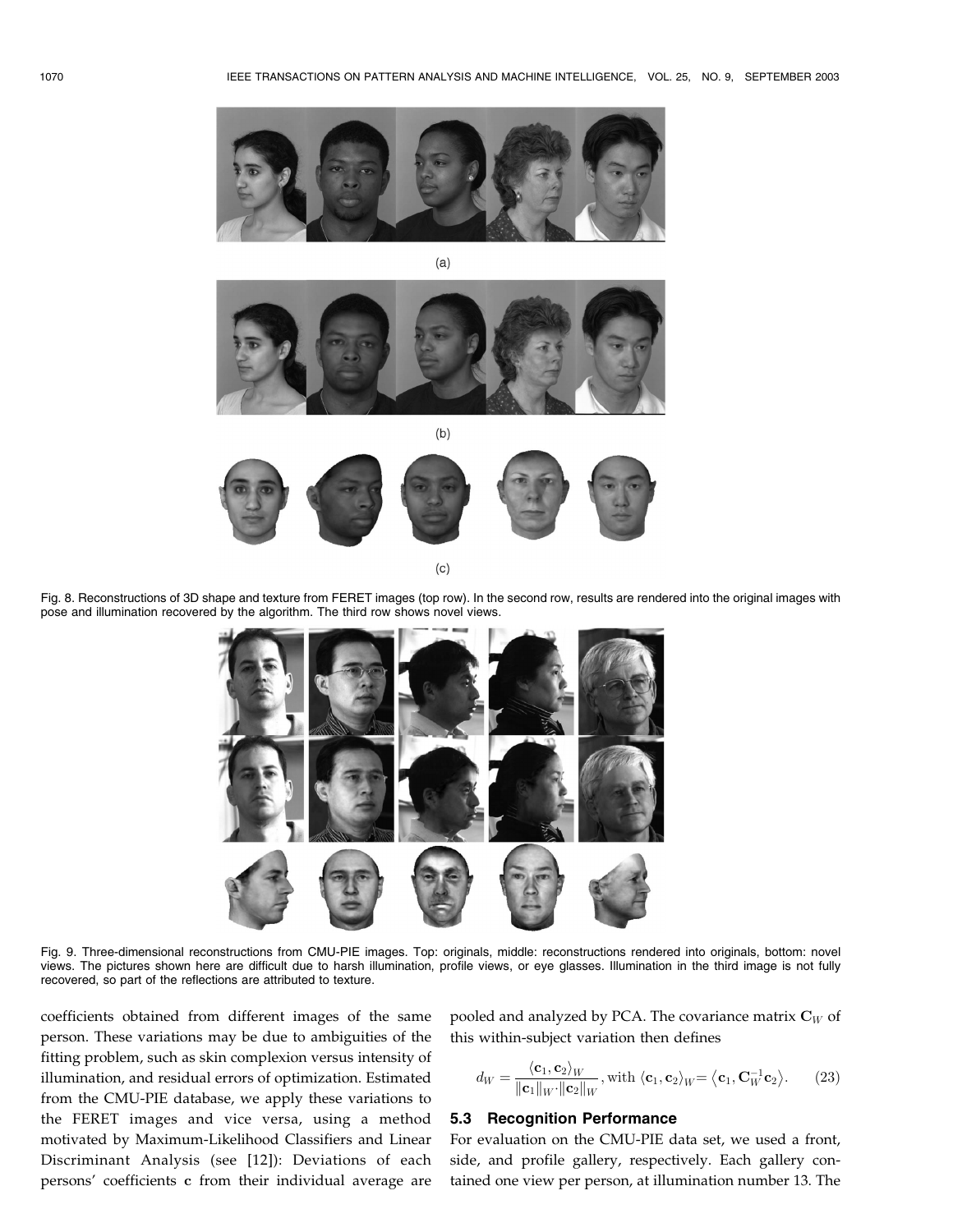TABLE 1 The Precision of Pose Estimates in Terms of the Rotation Angle between Two Views for Each Individual in the CMU-PIE Database

| Angular distance   |              | front-side   front-profile   side-profile |                |
|--------------------|--------------|-------------------------------------------|----------------|
| Average Estimate   | 18.1°        | $63.2^\circ$                              | $45.2^{\circ}$ |
| Standard Deviation | $2.4^\circ$  | $4.6^\circ$                               | $4.5^\circ$    |
| True Angle         | $16.5^\circ$ | 62.1°                                     | 45.6°          |

Angles are a 3D combination of  $\phi$ ,  $\theta$ , and  $\gamma$ . The table lists averages and standard deviations, based on 68 individuals, for illumination number 13. True angles are computed from the 3D coordinates provided with the database.

TABLE 2 Overall Percentage of Successful Identifications for Different Criteria of Comparing Faces

| Database             | $a_{\scriptscriptstyle{M}}$ |       | $a_W$            |
|----------------------|-----------------------------|-------|------------------|
| CMU-PIE $\mid$ 87.2% |                             |       | $94.2\%$   95.0% |
|                      | 80.3%                       | 92.2% | 95.9%            |

For CMU-PIE images, data were computed for the side view gallery.

gallery for the FERET set was formed by one front view (pose ba) per person. The gallery and probe sets are always disjoint, but show the same individuals.

Table 2 provides a comparison of  $d_M$ ,  $d_A$ , and  $d_W$  for identification (Section 2).  $d_W$  is clearly superior to  $d_M$  and  $d_A$ . All subsequent data are therefore based on  $d_W$ . The higher performance of angular measures  $(d_W$  and  $d_A)$ compared to  $d_M$  indicates that directions of coefficient vectors c, relative to the average face  $c = 0$ , are diagnostic for faces, while distances from the average may vary, causing variations in  $d_M$ . In our MAP approach, this may be due to the trade off between likelihood and prior probability ((19) and (21)): Depending on image quality, this may produce distinctive or conservative estimates.

A detailed comparison of different probe and gallery views for the PIE database is given in Table 3. In an identification task, performance is measured on probe sets of  $68 \cdot 21$  images if probe and gallery viewpoint is equal (yet illumination differs; diagonal cells in the table) and  $68 \cdot 22$ images otherwise (off-diagonal cells). Overall performance is best for the side-view gallery (95.0 percent correct). Table 4 lists the percentages of correct identifications on the FERET set, based on front view gallery images ba, along with the

# TABLE 3

Mean Percentages of Correct Identification on the CMU-PIE Data Set, Averaged over All Lighting Conditions for Front, Side, and Profile View Galleries

| probe view               | gallery view |                 |       |                 |         |                 |
|--------------------------|--------------|-----------------|-------|-----------------|---------|-----------------|
|                          | front        |                 | side  |                 | profile |                 |
| front                    | 99.8%        | $(97.1 - 100)$  | 99.5% | $(94.1 - 100)$  | 83.0%   | $(72.1 - 94.1)$ |
| side                     | 97.8%        | $(82.4 - 100)$  | 99.9% | $(98.5 - 100)$  | 86.2%   | $(61.8 - 95.6)$ |
| $\operatorname{profile}$ | 79.5%        | $(39.7 - 94.1)$ | 85.7% | $(42.6 - 98.5)$ | 98.3%   | $(83.8 - 100)$  |
| total                    | 92.3%        |                 | 95.0% |                 | 89.0%   |                 |

In brackets are percentages for the worst and best illumination within each probe set.

| TABLE 4                                                     |  |
|-------------------------------------------------------------|--|
| Percentages of Correct Identification on the FERET Data Set |  |

| probe view     | pose $\phi$     | correct identification |
|----------------|-----------------|------------------------|
| ba             | $1.1^\circ$     | (gallery)              |
| bb             | $38.9^\circ$    | 94.8%                  |
| bс             | $27.4^\circ$    | 95.4%                  |
| bd             | $18.9^\circ$    | 96.9%                  |
| be             | $11.2^\circ$    | 99.5%                  |
| bf             | $-7.1^\circ$    | 97.4%                  |
| ba             | $-16.3^\circ$   | $96.4\%$               |
| bh             | $-26.5^{\circ}$ | 95.4%                  |
| bi             | $-37.9^\circ$   | 90.7%                  |
| bk             | $0.1^\circ$     | 96.9%                  |
| $_{\rm total}$ |                 | 95.9%                  |

The gallery images were front views ba.  $\phi$  is the average estimated azimuth pose angle of the face. Ground truth for  $\phi$  is not available. Condition bk has different illumination than the others.

estimated head poses obtained from fitting. In total, identification was correct in 95.9 percent of the trials.

Fig. 10 shows face recognition ROC curves [12] for a verification task (Section 2): Given pairs of images of the same person (one probe and one gallery image), hit rate is the percentage of correct verifications. Given pairs of images of different persons, false alarm rate is the percentage that is falsely accepted as the same person. For the CMU-PIE database, gallery images were side views (camera 05, light 13), the probe set was all 4,420 other images. For FERET, front views ba were gallery, and all other 1,746 images were probe images. At 1 percent false alarm rate, the hit rate is 77.5 percent for CMU-PIE and 87.9 percent for FERET.



Fig. 10. ROC curves of verification across pose and illumination from a single side view for the CMU-PIE data set (a) and from a front view for FERET (b). At 1 percent false alarm rate, hit rate is 77.5 percent for CMU-PIE and 87.9 percent for FERET.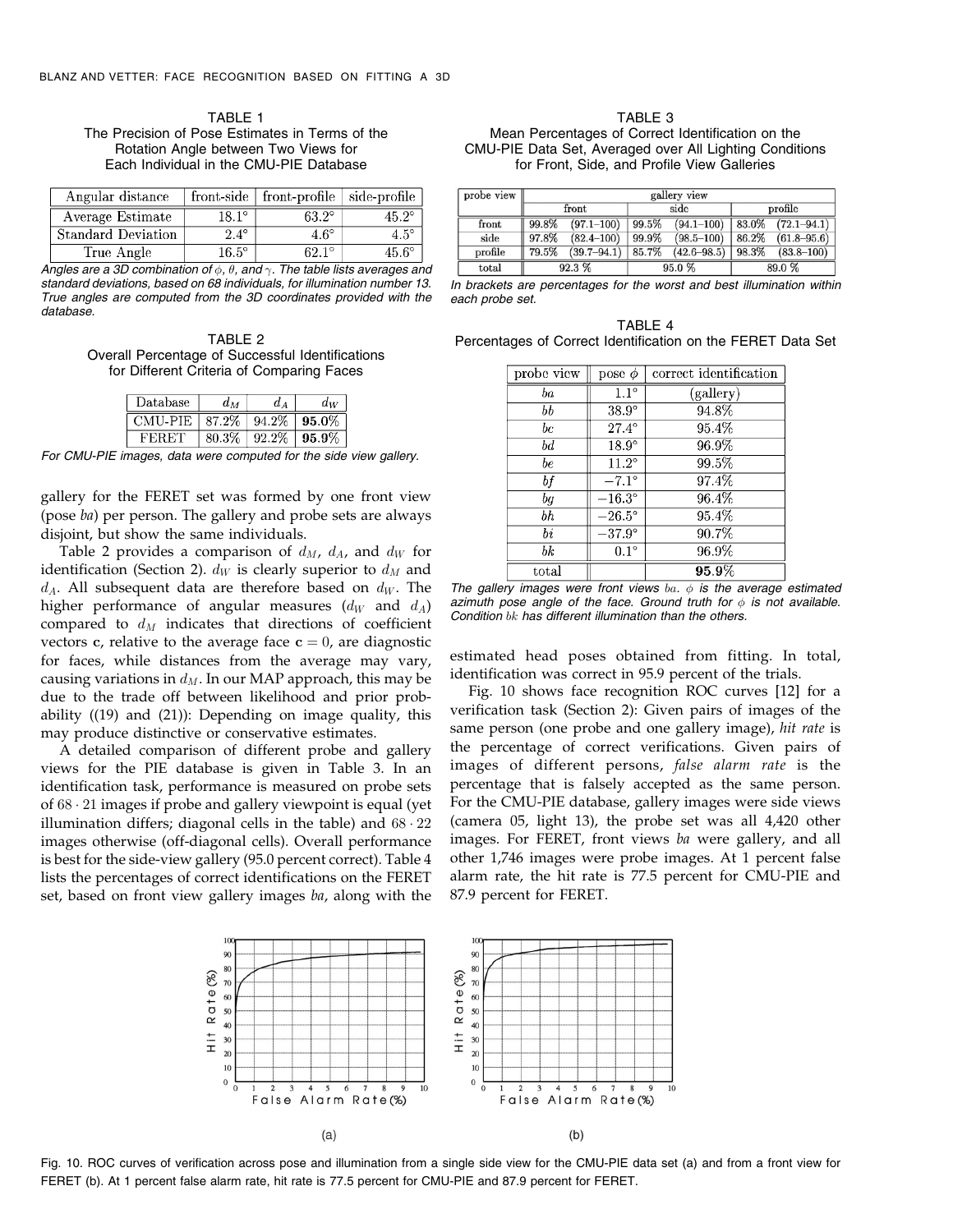# 6 CONCLUSIONS

In this paper, we have addressed three issues: 1) learning class-specific information about human faces from a data set of examples, 2) estimating 3D shape and texture, along with all relevant 3D scene parameters, from a single image at any pose and illumination, and 3) representing and comparing faces for recognition tasks. Tested on two databases of images covering large variations in pose and illumination, our algorithm achieved promising results (95.0 and 95.9 percent correct identifications, respectively). This indicates that the 3D morphable model is a powerful and versatile representation for human faces. In image analysis, our explicit modeling of imaging parameters, such as head orientation and illumination, may help to achieve an invariant description of the identity of faces.

It is straightforward to extend our morphable model to different ages, ethnic groups, and facial expressions by including face vectors from more 3D scans. Our system currently ignores glasses, beards, or strands of hair covering part of the face, which are found in many images of the CMU-PIE and FERET sets. Considering these effects in the algorithm may improve 3D reconstructions and identification.

Future work will also concentrate on automated initialization and a faster fitting procedure. In applications that require a fully automated system, our algorithm may be combined with an additional feature detector. For applications where manual interaction is permissible, we have presented a complete image analysis system.

# APPENDIX A

# OPTIC FLOW CALCULATION

Optic flow v between gray-level images at a given point  $(x_0, y_0)$  can be defined as the minimum v of a quadratic function (4). This minimum is given by [25], [2]

$$
\mathbf{W}\mathbf{v} = -\mathbf{b} \tag{24}
$$

$$
\mathbf{W} = \begin{pmatrix} \sum \partial_x I^2 & \sum \partial_x I \cdot \partial_y I \\ \sum \partial_x I \cdot \partial_y I & \sum \partial_y I^2 \end{pmatrix},
$$

$$
\mathbf{b} = \begin{pmatrix} \sum \partial_x I \cdot \Delta I \\ \sum \partial_y I \cdot \Delta I \end{pmatrix}.
$$

**v** is easy to find by means of a diagonalization of the  $2 \times 2$ symmetrical matrix W.

For 3D laser scans, the minimum of (5) is again given by (24), but now

$$
\mathbf{W} = \begin{pmatrix} \sum ||\partial_h \mathbf{I}||^2 & \sum \langle \partial_h \mathbf{I}, \partial_{\phi} \mathbf{I} \rangle \\ \sum \langle \partial_h \mathbf{I}, \partial_{\phi} \mathbf{I} \rangle & \sum ||\partial_{\phi} \mathbf{I}||^2 \end{pmatrix},
$$

$$
\mathbf{b} = \begin{pmatrix} \sum \langle \partial_h \mathbf{I}, \Delta \mathbf{I} \rangle \\ \sum \langle \partial_{\phi} \mathbf{I}, \Delta \mathbf{I} \rangle \end{pmatrix},
$$
(25)

using the scalar product related to  $(6)$ . v is found by diagonalizing W.

# A.1 Smoothing and Interpolation of Flow Fields

On regions of the face where both shape and texture are almost uniform, optic flow produces noisy and unreliable results. The desired flow field would be a smooth interpolation between the flow vectors of more reliable regions, such as the eyes and the mouth. We therefore apply a method that is motivated by a set of connected springs or a continuous membrane, that is fixed to reliable landmark points, sliding along reliably matched edges, and free to assume a minimum energy state everywhere else. Adjacent flow vectors of the smooth flow field  $\mathbf{v}_s(h, \phi)$ , are connected by a potential

$$
E_c = \sum_{h} \sum_{\phi} \|\mathbf{v}_s(h+1,\phi) - \mathbf{v}_s(h,\phi)\|^2
$$
  
+ 
$$
\sum_{h} \sum_{\phi} \|\mathbf{v}_s(h,\phi+1) - \mathbf{v}_s(h,\phi)\|^2.
$$
 (26)

The coupling of  $\mathbf{v}_s(h, \phi)$  to the original flow field  $\mathbf{v}_0(h, \phi)$ depends on the rank of the  $2 \times 2$  matrix W in (25), which determines if (24) has a unique solution or not: Let  $\lambda_1 \geq \lambda_2$ be the two eigenvalues of W and  $a_1$ ,  $a_2$  be the eigenvectors. Choosing a threshold  $s \geq 0$ , we set

$$
E_0(h,\phi) = \begin{cases} 0 & \text{if } \lambda_1, \lambda_2 \le s \\ \langle \mathbf{a}_1, \mathbf{v}_s(\mathbf{h}, \phi) - \mathbf{v}_0(\mathbf{h}, \phi) \rangle^2 & \text{if } \lambda_1 \ge s \ge \lambda_2 \\ \|\mathbf{v}_s(\mathbf{h}, \phi) - \mathbf{v}_0(\mathbf{h}, \phi)\|^2 & \text{if } \lambda_1, \lambda_2 \ge s. \end{cases}
$$

In the first case, which occurs if  $\mathbf{W}\approx 0$  and  $\partial_h \mathbf{I}, \partial_\phi \mathbf{I} \approx 0$ in  $R$ , the output  $v_s$  will only be controlled by its neighbors. The second case occurs if (24) restricts  $v_0$  only in one direction  $a_1$ . This happens if there is a consistent edge structure within  $R$ , and the derivatives of I are linearly dependent in  $R$ .  $v_s$  is then free to slide along the edge. In the third case,  $\mathbf{v}_0$  is uniquely defined by (24) and, therefore,  $\mathbf{v}_s$ is restricted in all directions. To compute  $v_s$ , we apply Conjugate Gradient Descent [31] to minimize the energy

$$
E = \eta E_c + \sum_{h,\phi} E_0(h,\phi).
$$

Both the weight factor  $\eta$  and the threshold s are chosen heuristically. During optimization, flow vectors from reliable, high-contrast regions propagate to low-contrast regions, producing a smooth interpolation. Smoothing is performed at each level of resolution after the gradientbased estimation of correspondence.

# APPENDIX B

# STOCHASTIC NEWTON ALGORITHM

For the optimization of the cost function (21), we developed a stochastic version of Newton's algorithm [5] similar to stochastic gradient descent [32], [37], [22]. In each iteration, the algorithm computes  $E_I$  only at 40 random surface points (Section 4.2). The first derivatives of  $E_I$  are computed analytically on these random points.

Newton's method optimizes a cost function E with respect to parameters  $\alpha_i$  based on the gradient  $\nabla E$  and the Hessian  $\overline{H}$ ,  $H_{i,j} = \frac{\partial^2 E}{\partial \alpha_i \partial \alpha_j}$ . The optimum is

$$
\alpha^* = \alpha - \mathbf{H}^{-1} \nabla E. \tag{27}
$$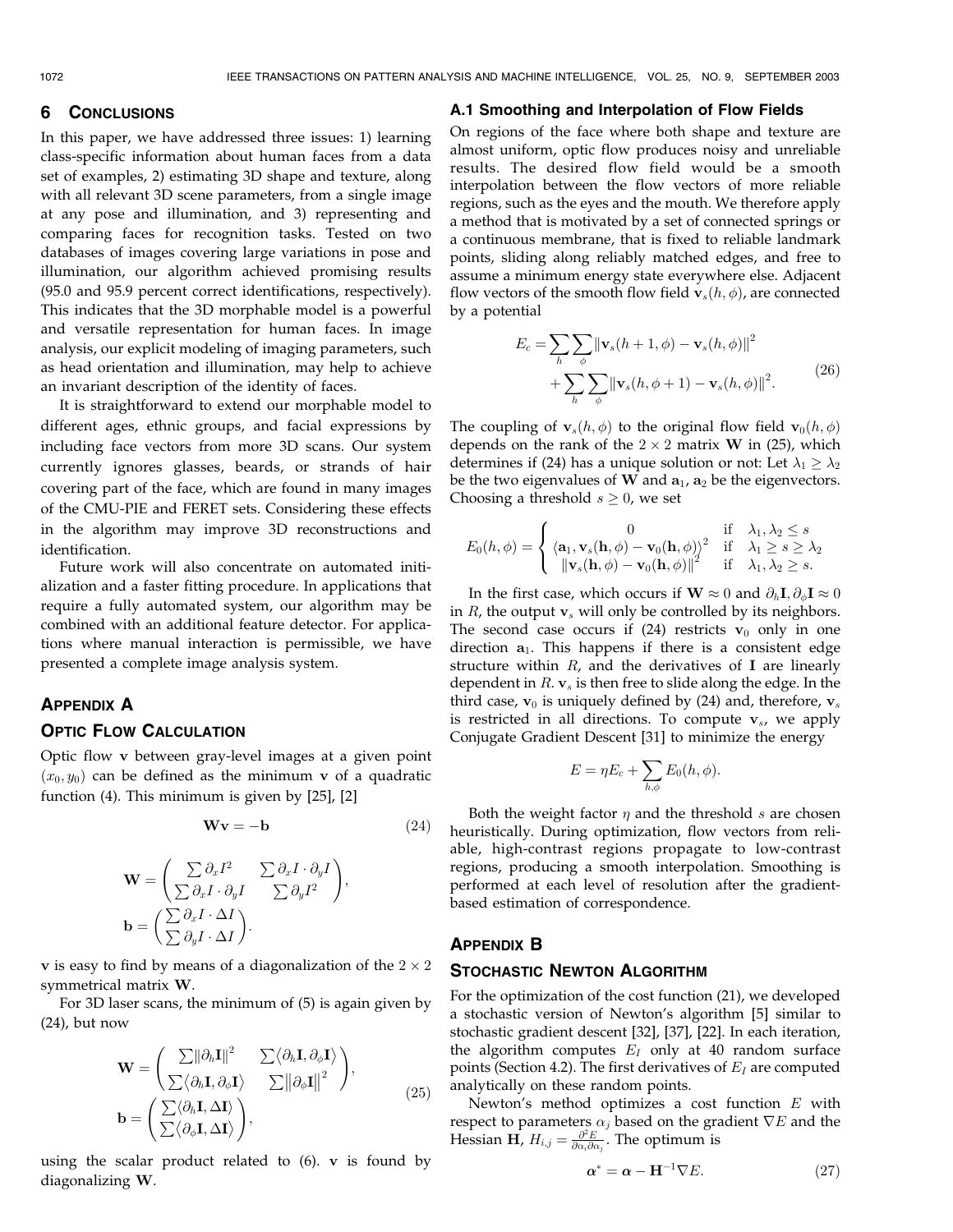For simplification, we consider  $\alpha_i$  as a general set of model parameters here and suppress  $\beta$ ,  $\rho$ . Equation (21) is then

$$
E(\alpha) = \frac{1}{\sigma_I^2} E_I(\alpha) + \frac{1}{\sigma_F^2} E_F(\alpha) + \sum_i \frac{(\alpha_i - \overline{\alpha}_i)^2}{\sigma_{S,i}^2}
$$
(28)

and

$$
\nabla E = \frac{1}{\sigma_I^2} \frac{\partial E_I}{\partial \alpha_i} + \frac{1}{\sigma_F^2} \frac{\partial E_F}{\partial \alpha_i} + diag \left( \frac{2}{\sigma_{S,i}^2} \right) (\alpha - \overline{\alpha}).
$$
 (29)

The diagonal elements of H are

$$
H_{i,i} = \frac{1}{\sigma_I^2} \frac{\partial^2 E_I}{\partial \alpha_i^2} + \frac{1}{\sigma_F^2} \frac{\partial^2 E_F}{\partial \alpha_i^2} + \frac{2}{\sigma_{S,i}^2}.
$$
 (30)

These second derivatives are computed by numerical differentiation from the analytically calculated first derivatives, based on 300 random vertices, at the beginning of the optimization and once every 1,000 iterations. The Hessian captures information about an appropriate order of magnitude of updates in each coefficient. In the stochastic Newton algorithm, gradients are estimated from 40 points and the updates in each iteration do not need to be precise. We therefore ignore off-diagonal elements (see [5]) of H and set  ${\bf H}^{-1} \approx diag(1/H_{i,i})$ . With (27), the estimated optimum is

$$
\alpha_i^* = \frac{\frac{1}{\sigma_i^2} \frac{\partial^2 E_I}{\partial \alpha_i^2} \alpha_i + \frac{1}{\sigma_F^2} \frac{\partial^2 E_F}{\partial \alpha_i^2} \alpha_i - \frac{1}{\sigma_i^2} \frac{\partial E_I}{\partial \alpha_i} \bigg|_{\alpha} - \frac{1}{\sigma_F^2} \frac{\partial E_F}{\partial \alpha_i} \bigg|_{\alpha} + \frac{2}{\sigma_{S,i}^2} \overline{\alpha}_i}{\frac{1}{\sigma_i^2} \frac{\partial^2 E_I}{\partial \alpha_i^2} + \frac{1}{\sigma_F^2} \frac{\partial^2 E_F}{\partial \alpha_i^2} + \frac{2}{\sigma_{S,i}^2}}.
$$
 (31)

In each iteration, we perform small steps  $\alpha \mapsto \alpha + \lambda(\alpha^* - \alpha)$ with a factor  $\lambda \ll 1$ .

#### **ACKNOWLEDGMENTS**

The database of laser scans was recorded by N. Troje in the group of H. H. Bülthoff at MPI for Biological Cybernetics, Tübingen. Portions of the research in this paper use the FERET database of facial images collected under the FERET program, and the CMU-PIE database. The authors wish to thank everyone involved in collecting these data. The authors thank T. Poggio and S. Romdhani for many discussions and the reviewers for useful suggestions, including the title of the paper. This work was partially funded by the DARPA HumanID project.

#### **REFERENCES**

- [1] J.J. Atick, P.A. Griffin, and A.N. Redlich, "Statistical Approach to Shape from Shading: Reconstruction of 3D Face Surfaces from Single 2D Images," Computation in Neurological Systems, vol. 7, no. 1, 1996.
- [2] J.R. Bergen and R. Hingorani, "Hierarchical Motion-Based Frame Rate Conversion," technical report, David Sarnoff Research Center, Princeton N.J., 1990.
- [3] D. Beymer and T. Poggio, "Face Recognition from One Model View," Proc. Fifth Int'l Conf. Computer Vision, 1995.
- [4] D. Beymer and T. Poggio, "Image Representations for Visual Learning," Science, vol. 272, pp. 1905-1909, 1996.
- [5] C.M. Bishop, Neural Networks for Pattern Recognition. Oxford Univ. Press, 1995.
- [6] V. Blanz, "Automatische Rekonstruktion der dreidimensionalen Form von Gesichtern aus einem Einzelbild," PhD thesis, Tübingen, Germany, 2000.
- [7] V. Blanz, S. Romdhani, and T. Vetter, "Face Identification across Different Poses and Illuminations with a 3D Morphable Model," Proc. Fifth Int'l Conf. Automatic Face and Gesture Recognition, pp. 202- 207, 2002.
- [8] V. Blanz and T. Vetter, "A Morphable Model for the Synthesis of 3D Faces," Computer Graphics Proc. SIGGRAPH '99, pp. 187-194, 1999.
- P.J. Burt and E.H. Adelson, "Merging Images through Pattern Decomposition," Proc. Applications of Digital Image Processing VIII, no. 575, pp. 173-181, 1985.
- [10] C.S. Choi, T. Okazaki, H. Harashima, and T. Takebe, "A System of Analyzing and Synthesizing Facial Images," Proc. IEEE Int'l Symp. Circuit and Systems (ISCAS '91), pp. 2665-2668, 1991.
- [11] T.F. Cootes, K. Walker, and C.J. Taylor, "View-Based Active Appearance Models," Proc. Int'l Conf. Automatic Face and Gesture Recognition, pp. 227-232, 2000.
- [12] R.O. Duda, P.E. Hart, and D.G. Stork, Pattern Classification, second ed. John Wiley & Sons, 2001.
- [13] G.J. Edwards, T.F. Cootes, and C.J. Taylor, "Face Recogition Using Active Appearance Models," Proc. Conf. Computer Vision (ECCV '98), 1998.
- [14] J.D. Foley, A. van Dam, S.K. Feiner, and J.F. Hughes, Computer Graphics: Principles and Practice, second ed. Addison-Wesley, 1996.
- [15] A.S. Georghiades, P.N. Belhumeur, and D.J. Kriegman, "From Few to Many: Illumination Cone Models for Face Recognition Under Variable Lighting and Pose," IEEE Trans. Pattern Analysis and Machine Intelligence, vol. 23, no. 6, pp. 643-660, 2001.
- [16] D.B. Graham and N.M. Allison, "Face Recognition from Unfamiliar Views: Subspace Methods and Pose Dependency," Proc. Int'l Conf. Automatic Face and Gesture Recognition, pp. 348-353, 1998.
- R. Gross, I. Matthews, and S. Baker, "Eigen Light-Fields and Face Recognition Across Pose," Proc. Int'l Conf. Automatic Face and Gesture Recognition, pp. 3-9, 2002.
- [18] P.W. Hallinan, "A Deformable Model for the Recognition of Human Faces under Arbitrary Illumination," PhD thesis, Harvard Univ., Cambridge, Mass., 1995.
- [19] R.M. Haralick and L.G. Shapiro, Computer and Robot Vision, vol. 2. Addison-Wesley, 1992.
- [20] B.K.P. Horn and B.G. Schunck, "Determining Optical Flow," Artificial Intelligence, vol. 17, pp. 185-203, 1981.
- [21] T.S. Huang and L.A. Tang, "3D Face Modeling and Its Applications," Int'l J. Pattern Recognition and Artificial Intelligence, vol. 10, no. 5, pp. 491-519, 1996.
- [22] M. Jones and T. Poggio, "Multidimensional Morphable Models: A Framework for Representing and Matching Object Classes," Int'l J. Computer Vision, vol. 29, no. 2, pp. 107-131, 1998.
- [23] A. Lanitis, C.J. Taylor, and T.F. Cootes, "Automatic Face Identification System Using Flexible Appearance Models," Image and Vision Computing, vol. 13, no. 5, pp. 393-401, 1995.
- [24] D.G. Lowe, "Fitting Parameterized Three-Dimensional Models to Images," IEEE Trans. Pattern Analysis and Machine Intelligence, vol. 13, no. 5, pp. 441-450, May 1991.
- [25] B.D. Lucas and T. Kanade, "An Iterative Image Registration Technique with an Application to Stereo Vision," Proc. Int'l Joint Conf. Artificial Intelligence, pp. 674-679, 1981.
- [26] T. Maurer and C. von der Malsburg, "Single-View Based Recognition of Faces Rotated in Depth," Proc. Int<sup>7</sup>l Conf. Automatic Face and Gesture Recognition, pp. 248-253, 1995.
- [27] H. Moon and P.J. Phillips, "Computational and Performance Aspects of PCA-Based Face-Recognition Algorithms," Perception, vol. 30, pp. 303-321, 2001.
- [28] A. Pentland, B. Moghaddam, and T. Starner, "View-Based and Modular Eigenspaces for Face Recognition," Proc. IEEE Conf. Computer Vision and Pattern Recognition, pp. 84-91, 1994.
- P.J. Phillips, H. Wechsler, J. Huang, and P. Rauss, "The Feret Database and Evaluation Procedure for Face Recognition Algorithms," Image and Vision Computing J., vol. 16, no. 5, pp. 295-306, 1998.
- [30] P.J. Phillips, P. Grother, R.J. Michaels, D.M. Blackburn, E. Tabassi, and M. Bone, "Face Recognition Vendor Test 2002: Evaluation Report," NISTIR 6965, Nat'l Inst. of Standards and Technology, 2003.
- [31] W.H. Press, S.A. Teukolsky, W.T. Vetterling, and B.P. Flannery, Numerical Recipes in C. Cambridge Univ. Press, 1992.
- [32] H. Robbins and S. Munroe, "A Stochastic Approximation Method," Annals of Math. Statistics, vol. 22, pp. 400-407, 1951.